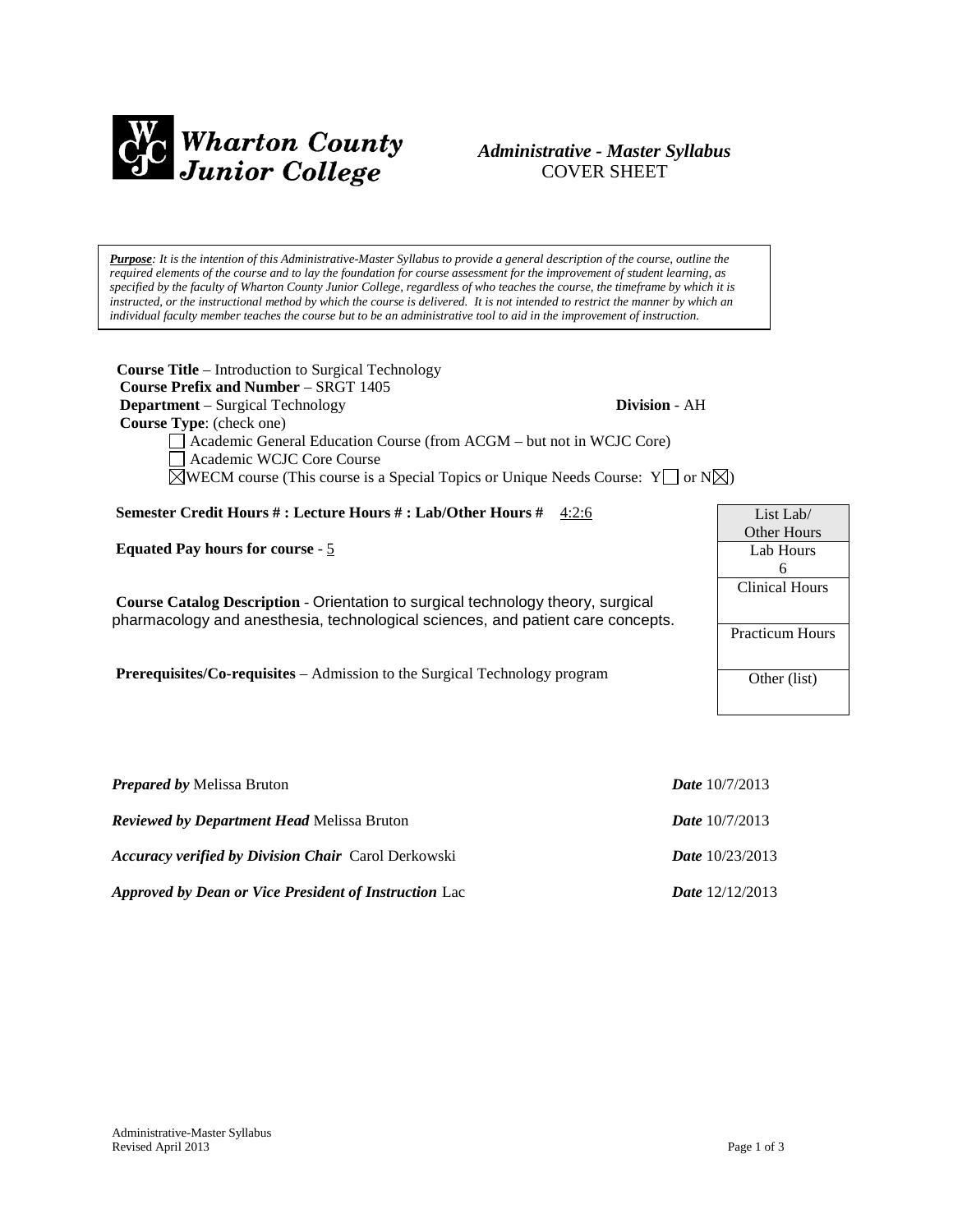

**I. Topical Outline** – Each offering of this course must include the following topics (be sure to include information regarding lab, practicum, clinical or other non-lecture instruction):

Upon successful completion of this course the student will be able to:

- A. Identify different types of health care facilities and state how they differ from each other.
- B. Demonstrate an understanding of the purpose and management of the hospital.
- C. Identify and interpret a job description for a surgical technologist.
- D. Identify members of the surgical team and their roles.
- E. Identify the aspects of the physical environment of the surgical suite.
- F. Identify hospital departments that relate to the surgical suite in providing quality patient care.
- G. Identify and demonstrate principles of communication and their importance in the surgical setting.
- H. Trace the historical development of surgery.
- I. Define and interpret ethical, moral, and legal responsibilities.

### **II. Course Learning Outcomes**

| <b>Learning Outcomes</b><br>Upon successful completion of this course,<br>students will:                                                                                                                                                                                         | <b>Methods of Assessment</b>                                                                           |
|----------------------------------------------------------------------------------------------------------------------------------------------------------------------------------------------------------------------------------------------------------------------------------|--------------------------------------------------------------------------------------------------------|
| Explain the physical, interpersonal, and ethical<br>aspects of the operating room environment; relate<br>basic concepts of surgical pharmacology and<br>anesthesia; identify basic concepts of<br>technological sciences; and identify and<br>demonstrate patient care concepts. | Written reports<br><b>Study Guide assignments</b><br>Unit Exams<br>Lab Exam<br>Clinical Readiness Exam |

### **III. Required Text(s), Optional Text(s) and/or Materials to be Supplied by Student.**

Surgical Technology for the Surgical Technologist, latest edition by Delmar Alexander's Care of the Patient in Surgery, latest edition by Meeker and Rothrock, published by Mosby.

#### **IV. Suggested Course Maximum** - 16

### **V. List any specific spatial or physical requirements beyond a typical classroom required to teach the course**.

Mock Operating Room lab

**VI. Course Requirements/Grading System – Describe any course specific requirements such as research papers or reading assignments and the generalized grading format for the course** Unit exams follow each unit of study. Final evaluation in the course will be based on grades achieved during the semester and the final exam. The following scale will be used in final evaluation.